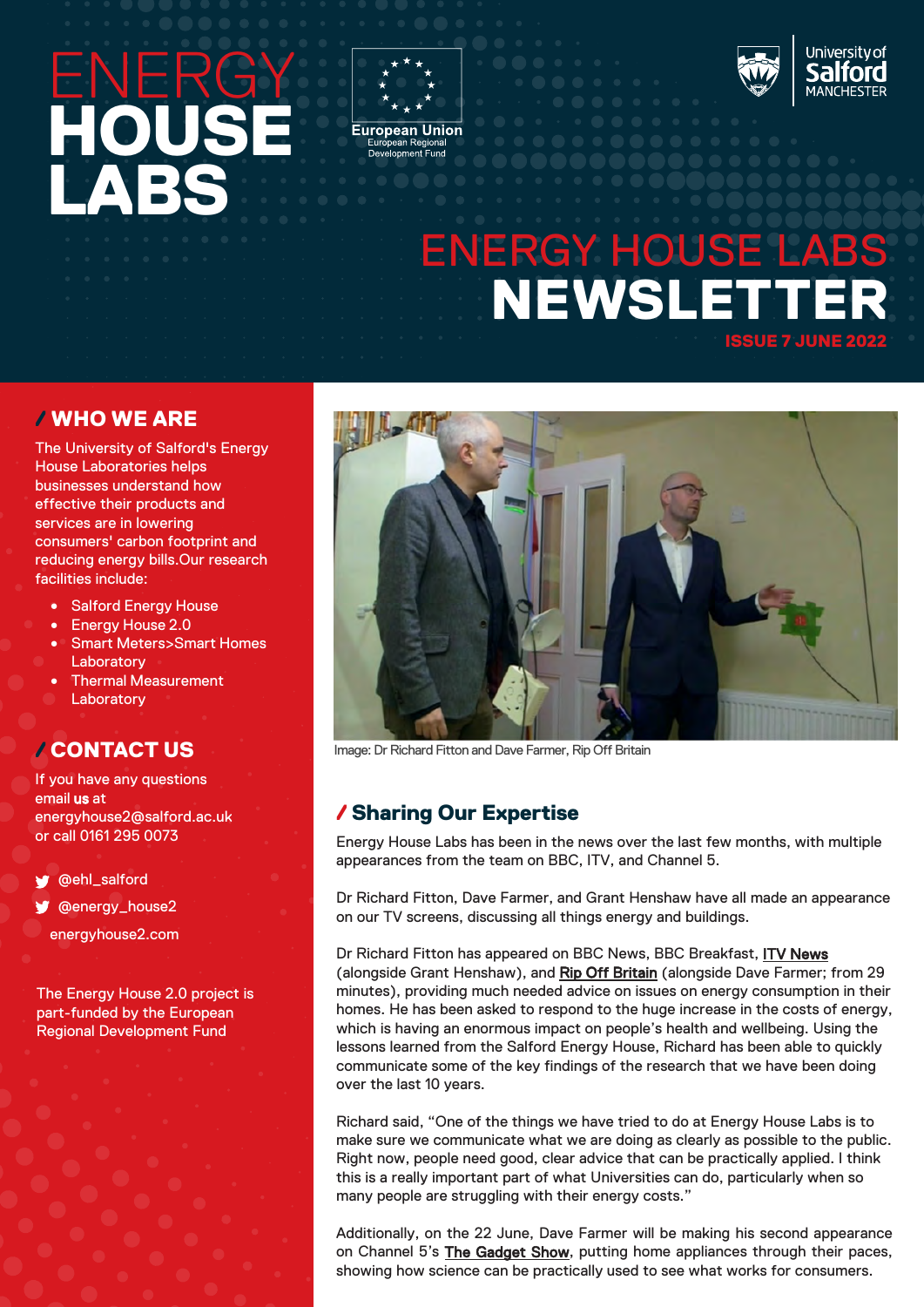

Image: © [McCoy Wynne](http://mccoywynne.co.uk/)

#### / PhD Opportunity

The University of Salford is excited to announce an opportunity to study a PhD with the Energy House Laboratories team and our colleagues in the Sustainable Housing and Urban Studies Unit (SHUSU). The scholarship is a partnership between the University and leading energy efficiency and fuel poverty organisations, Affordable Warmth Solutions and National Energy Action, through the Malcolm Wicks Memorial Fund.

Alongside the opportunity to work directly with experts at Energy House Laboratories and to make use our worldleading facilities, the PhD candidate will also benefit from professional support focused on policy and industry. The student will have the opportunity to develop the research to respond to contemporary challenges and to work at the intersection of social and technological research. Possible foci include: how people live in net zero homes; how digitisation can aid fuel poverty and those experiencing it; the implications on practices of transitions from gas to electricity; how the most vulnerable in society can best benefit from online and app-based systems.

For more information on the opportunity and how to apply, please contact Graeme at [g.sherriff@salford.ac.uk.](mailto:g.sherriff@salford.ac.uk)



#### / Future Homes Hub

Dr Richard Fitton has been invited to sit on the oversight panel of the Future Homes Hub, which aims to provide high quality advice and guidance to home builders around the upcoming building regulations changes and the Future Homes Standard due to come into effect in 2025.

The Hub will shortly be publishing detailed guidance on both the update Building Regulations Approved Documents and the Future Homes Standards at [futurehomes.org.uk](https://www.futurehomes.org.uk)

# **ENERGY HOUSE LABS** European Union **Welch Lattord** Weenergy\_house2 [energyhouse2.com](https://energyhouse2.salford.ac.uk/)<br>
Development Fund<br>
Development Fund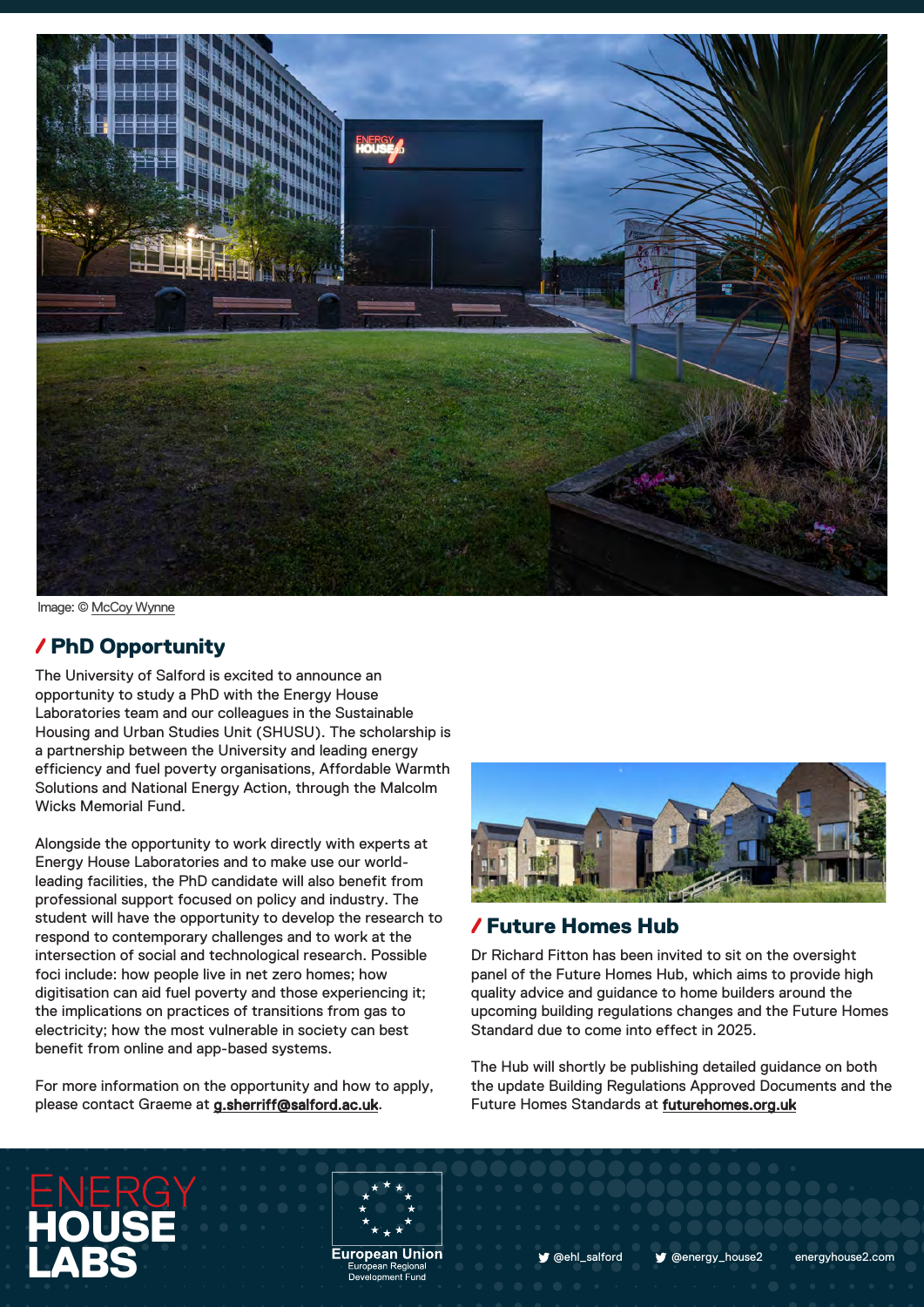#### / Energy House 2.0 Case Study: Harris Parts

For over 30 years, [Harris Parts](https://harrisparts.co.uk/index.html) has been designing and manufacturing window blinds and associated components, supplying many of the major home furnishing retailers across the UK. Although this is a relatively mature market, Harris Parts continue to innovate to maintain their market position.

Given environmental concerns and rising domestic energy prices, Harris Parts were keen to understand how they could improve the thermal properties of their roller blinds in order reduce heat loss and help to control household heating costs. However, lacking the specialist knowledge and equipment, they had no means of measuring the thermal properties of their blinds. Under a research collaboration with the Energy House 2.0 team, a number of roller blinds were tested in the Energy House Thermal Comfort Suite where, under controlled conditions, the effectiveness of various types of blinds was evaluated.

Compared to a standard double- glazed window, all the tested blinds reduced the heat loss through the window. However, the best performance was from a blind which incorporates a flexible metallised layer which gave a 15% reduction in the Uvalue of the window. Harris Parts now produce a version of this blind which is marketed under the 'Chromium Blackout' brand. This blind also has the added advantage of reducing unwanted solar thermal gain in the summer.

Steve Day, Operations Director at Harris Parts, commented, "working with the team at Salford has allowed us to develop an important new product line. Our expertise is designing and making blinds and it is thanks to the work at Salford we have gained an understanding of how blinds can reduce heat loss and save money. Using this knowledge, we have successfully developed and launched our Chromium thermal blinds."

#### / BEIS Demonstration of Energy Efficiency Potential

May 2022 saw the completion of a 16-month test programme at the Salford Energy House that was performed as part of the BEIS Demonstration of Energy Efficiency Potential (DEEP) Project. DEEP is investigating the benefits and risks associated with differing approaches to whole house retrofit. It has been undertaken in collaboration with Leeds Beckett University, Loughborough University, and Lucideon.

The test programme involved a whole house fabric retrofit of the Salford Energy House, which included systems such as external wall insulation and highperformance glazing. Fabric thermal performance testing at each stage of the retrofit process enabled the improvement in energy efficiency from each measure to be quantified. A variety of heating systems (including air source heat pump) were also tested throughout the retrofit process to investigate their suitability across a range of fabric energy efficiency standards.

Dave Farmer, who has been leading the Salford Energy House research in DEEP, said, "The findings from DEEP project will guide future UK Government retrofit policy, help inform the decision-making process for retrofit specifiers and installers, and promote innovation within the retrofit sector. The work at the Salford Energy House has broken new ground in understanding the interaction between building fabric performance and heating system efficiency."

It is expected that the full findings from DEEP will be published within the next 12 months.









**ENERGY** 

**HOUSE**